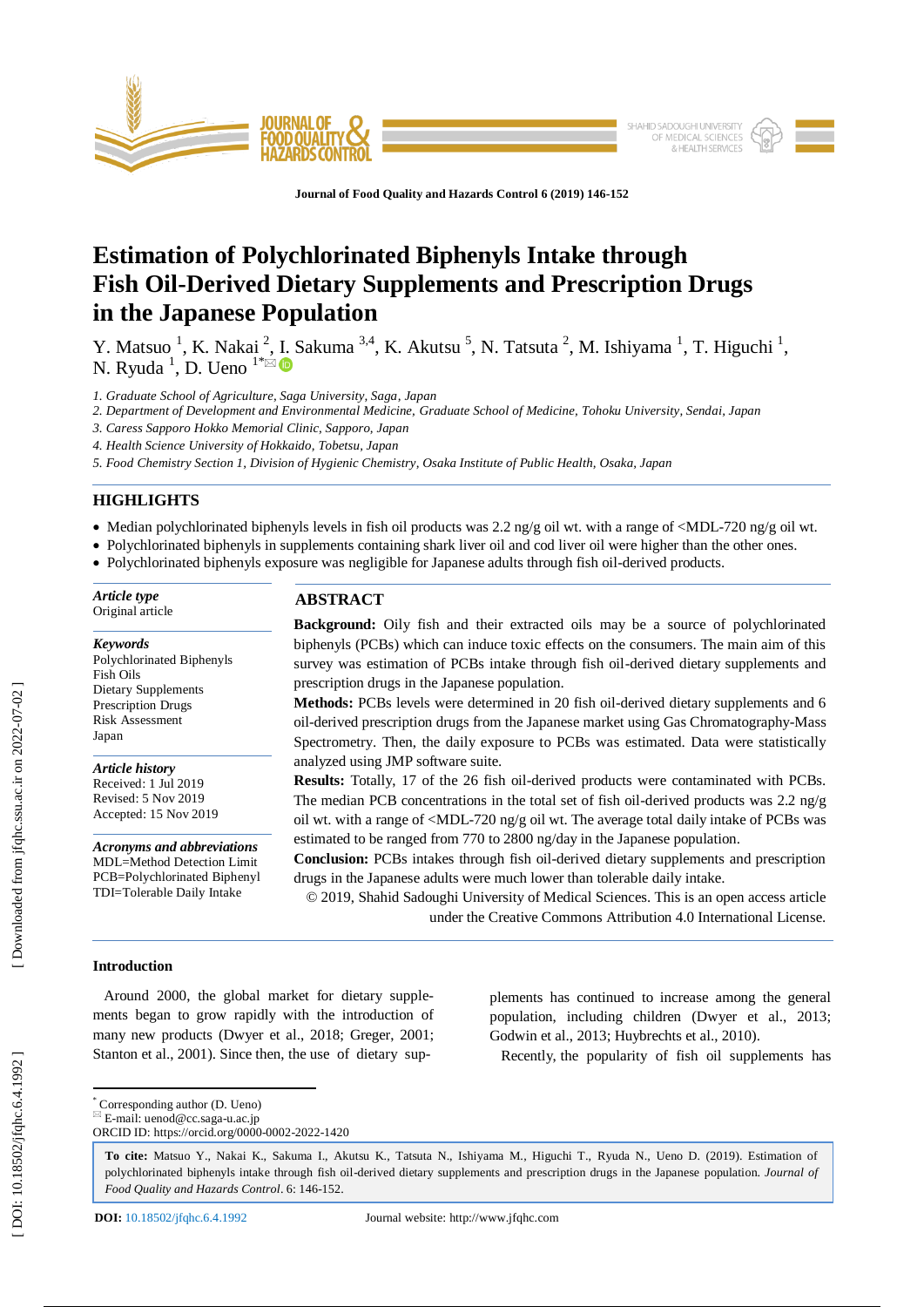increased in Japan. Fish oil is a source of long -chain n -3 polyunsaturated fatty acids, such as eicosapentaenoic acid and docosahexaenoic acid which decrease serum triglyceride levels (Breslow, 2006 ) and reduce the risk of developing cardiovascular disease and hypertension (Mori and Woodman, 2006; Mozaffarian and Wu, 2011). Some studies have also found that n -3 fatty acid supplementation by using fish oil products confers benefits on cognition (thinking, reasoning, memory), behavior, and school performance among healthy children (Al - Ghannami et al., 2019; Kuratko et al., 2013; Raine et al., 2015; Stonehouse, 2014 ); consequently, fish oil supplements have been marketed towards children with dyslexia, dyspraxia, attention-deficit hyperactivity disorder, and other similar disorders (Fernandes et al., 2006 ). Also, the popularity of fish oil products has increased concurrently with scientific research showing the benefits of fish oils in addressing a number of disease conditions, including hypertriglyceridemia, peripheral artery disease, cardiovascular disease, stroke, hypertension, renal injury, rheumatoid arthritis, and autoimmune disorders (Mason, 2000; Schmitz and Antony, 2002 ).

 However, oily fish and their extracted oils may be a source of polychlorinated biphenyls (PCBs) on human (Jacobs et al., 2004; Shim et al., 2003; Storelli et al., 2004; Su et al., 2012 ). PCBs are included in the Stockholm Convention's list of persistent organic pollutants because they persist in the environment, bioaccumulate along the food chain, and are toxic to human and wildlife (UNEP, 2017). PCBs are ubiquitous pollutants and have been detected in fish all over the world due to the high potential of these chemicals to undergo atmospheric transport (Borgå et al., 2004; Green and Knutzen, 2003; Parera et al., 2013; Storelli et al., 2005; Ueno et al., 2003 ). Concern has been expressed about the high PCBs exposure of infants during pregnancy and nursing, because PCB exposure in infants and children is associated with adverse health effects including neurobehavioral disturbances (Jacobson et al., 1990; Nakai et al., 2004; Stewart et al., 2000 , 2006 ), intellectual as well as developmental disabilities (Neugebauer et al., 2015; Tatsuta et al., 2014; Vreugdenhil et al., 2002 ), and increased risk of infection or allergy (Weisglas -Kuperus et al., 2000 ).

 The contaminations of PCBs are the priority to investigate the quality of fish oil products. Indeed, several investigations have reported PCBs concentrations in fish oil supplement, so far. It was reported the concentrations of PCBs in supplements using shark liver oil in Japan (Akutsu et al., 2006), in fish and marine animal oil in Canada (Bourdon et al., 2010), UK (Fernandes et al., 2006), USA (Shim et al., 2003), and Italy (Storelli et al., 2004), and in fish and vegetable oil in UK (Jacobs et al., 2004) and Spain (Martí et al., 2010 ). Although PCBs contaminations in fish oil supplements have been reported, those in "prescription drug" made from fish oil has not been available, yet.

 Here, we determined and compared the concentrations of PCBs in fish oil -derived dietary supplements and oil -derived prescription drugs purchased on the Japanese market. We then conducted an exposure assessment of PCBs in the Japanese population, taking into account food consumption and the use of fish oil -derived dietary supplements or prescription drugs.

## **Materials and method s**

#### *Sample collection*

 Twenty fish oil -derived dietary supplements from 19 manufacturers and 6 fish oil -derived prescription drugs from 4 manufacturers were purchased from several retailers and pharmacies in Japan between September 2014 and January 2015 (Table 1). These products are generally in use. The oils in these products were made from shark liver, lamprey, cod liver, or mixed small fish (e.g., anchovy, sardine, mackerel). All the products were in capsule form. For each product, capsules equal to the proposed dose per day as indicated on the product label were cut open and the oils were pooled as one sample.

## *Chemical analysis*

The concentrations of PCB isomers in the fish oilderived products were determined as reported previously (Haque et al., 2017) with slight modifications. Briefly, 0.5 g of sample oil was mixed with a surrogate standard mixture containing  ${}^{13}C_{12}$ -PCBs from mono-to decachlorinated biphenyl (Wellington Laboratory, USA). The oil/surrogate standard mixture was then subjected to Gel Permeation Chromatography (GPC) for clean -up. The GPC fraction containing the target compounds was concentrated and passed through an activated florisil-packed glass column for further clean -up. The eluate was micro concentrated under nitrogen gas flow after adding an internal standard containing  ${}^{13}C_{12}$ -PCB-105 (Cambridge Isotope Laboratories, Inc., USA) as a performance standard. PCBs quantification was performed by Gas Chromatography-Mass Spectrometry (GC-MS: 6890N/5973 inert; Agilent, USA) in selected ion monitoring mode with an HP-5ms column (30 m length, 0.25 mm i.d., 0.25 μm film thickness; Agilent, Inc., USA).

# *Quality control of PCBs analysis*

The recoveries of the  ${}^{13}C_{12}$ -PCB surrogate standards ranged from 70 to 120%. PCB congeners were quantified by using an isotope dilution method using the corresponding homologue of each  ${}^{13}C_{12}$ -PCB. PCB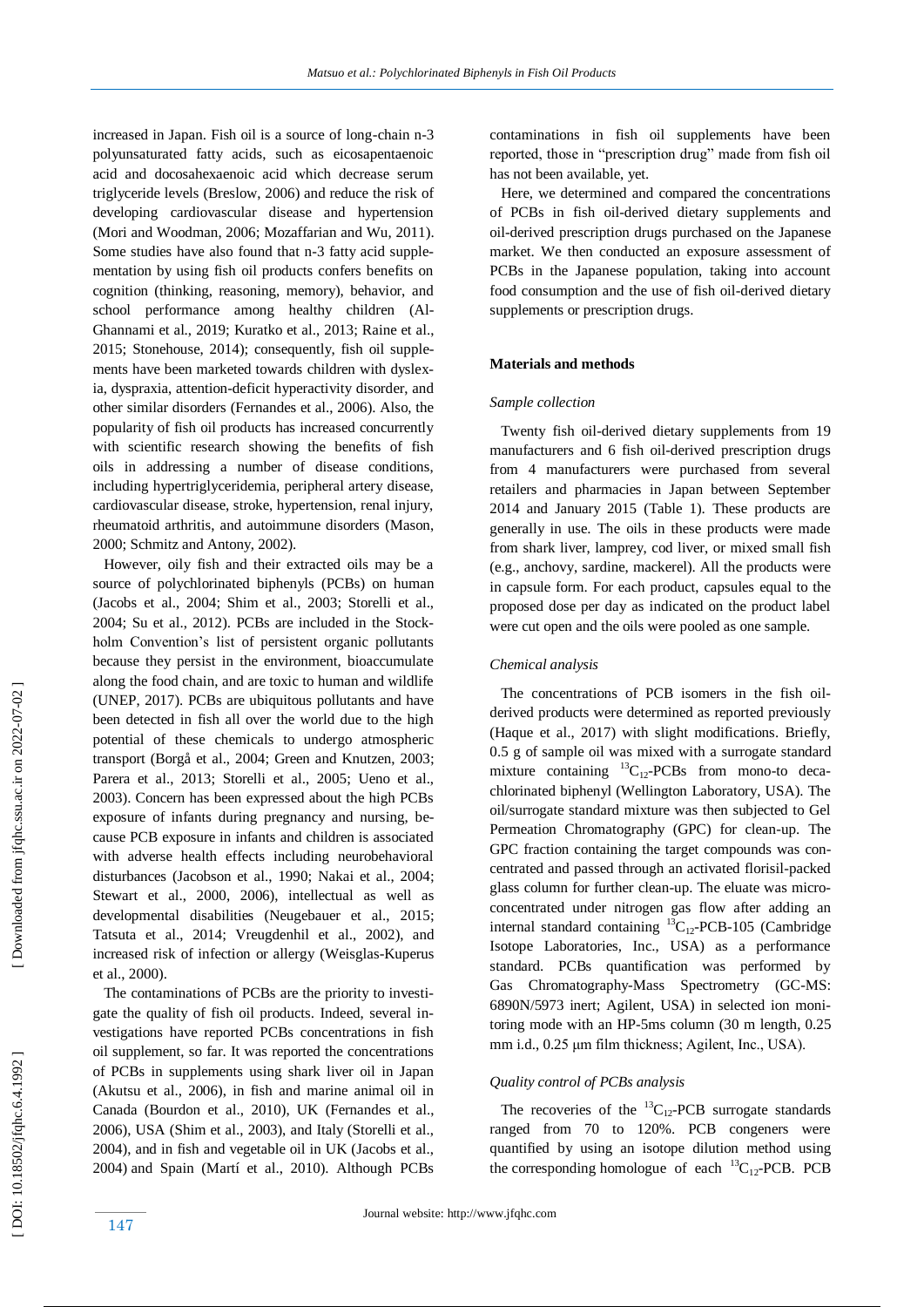levels were determined as ng/g on an oil weight basis. The Method Detection Limit (MDL) was calculated as the threefold standard deviation of the background peak (or the threefold standard deviation of the signal -to -noise ratio on lowest concentration of the authentic standard peak when there was no background peak) for the proce dural blank (n*=*5). The MDL for 3CBs and 4CBs were 0.05 ng/g oil wt. and the other PCBs were 0.1 ng/g oil wt.

 A standard reference material (fish oil, EDF -2525; Cambridge Isotope Laboratories, Inc., USA) was also analyzed ( n *=*5) by using the analytical procedure outlined above, and the data obtained from our laboratory showed acceptable agreement (tri -PCBs: 104±13%, tetra-PCBs:  $107\pm15\%$ , penta-PCBs:  $101\pm16\%$ , hexa-PCBs:  $105 \pm 15\%$ , hepta-PCBs:  $104 \pm 12\%$ , octa-PCBs: 96±2.8%, nona -PCBs: 86±20%, as well as deca -PCBs:  $116\pm14\%$ ).

#### *Estimation of daily intake of PCBs*

 The daily intake of PCBs in the Japanese population was estimated taking into account food consumption and the use of fish oil -derived dietary supplements and prescription drugs. First, we evaluated the daily exposure to PCBs through fish oil supplements and prescription drugs by multiplying the PCB concentrations determined in the present study with the proposed dose according to each product label, which afforded a range of <MDL to 2000 ng/day. Next, the daily exposure to PCBs through food consumption was determined. The Japanese population consumes a lot of fish; the average PCBs intake in the Japanese population through food consumption is 14 ng/kg body weight/day, with an estimated 80% of that intake coming from the consumption of seafood (Tokyo Metropolitan Government, 2011 ). Also, an average adult body weight was assumed as 55 kg (Ministry of Health Labour and Welfare of Japan, 2011 ) .

## *Statistical analysis*

 Values less than the MDL were considered as zero in the calculation of total concentration. Inter -group comparisons (Wilcoxon rank sum test) were conducted with the JMP software suite (V . 12; SAS Institute, Inc., USA).

## **Results**

Totally, 17 of the 26 fish oil -derived products were contaminated with PCBs shown in Table 2. The median PCB concentrations in the total set of fish oil products was 2.2 ng/g oil wt. with a range of <MDL -720 ng/g oil wt. Also, the median PCB levels in the dietary supplements was 4.2 ng/g oil wt. ranged from <MDL to 720 ng/g oil wt., whereas in the prescription drugs it was 3.0 ng/g oil wt. with a range of <MDL -7.1 ng/g oil wt. However, no significant ( $p > 0.05$ ) difference was found regarding PCB levels between the dietary supplements and prescription drugs. PCBs concentrations in the supplements containing shark liver oil and cod liver oil were significantly higher (*p*<0.05) than those in the other supplements and also prescription drugs (Table 2).

 The average intake of PCBs through food consumption was determined as 770 ng/day. Thus, the average total daily intake of PCBs in the Japanese population was estimated to be ranged from 770 to 2800 ng/day (Figure 1).



**Figure 1:** Exposure assessment of polychlorinated biphenyls intake through food consumption and fish oil -derived dietary supplements or prescription drugs in the Japanese population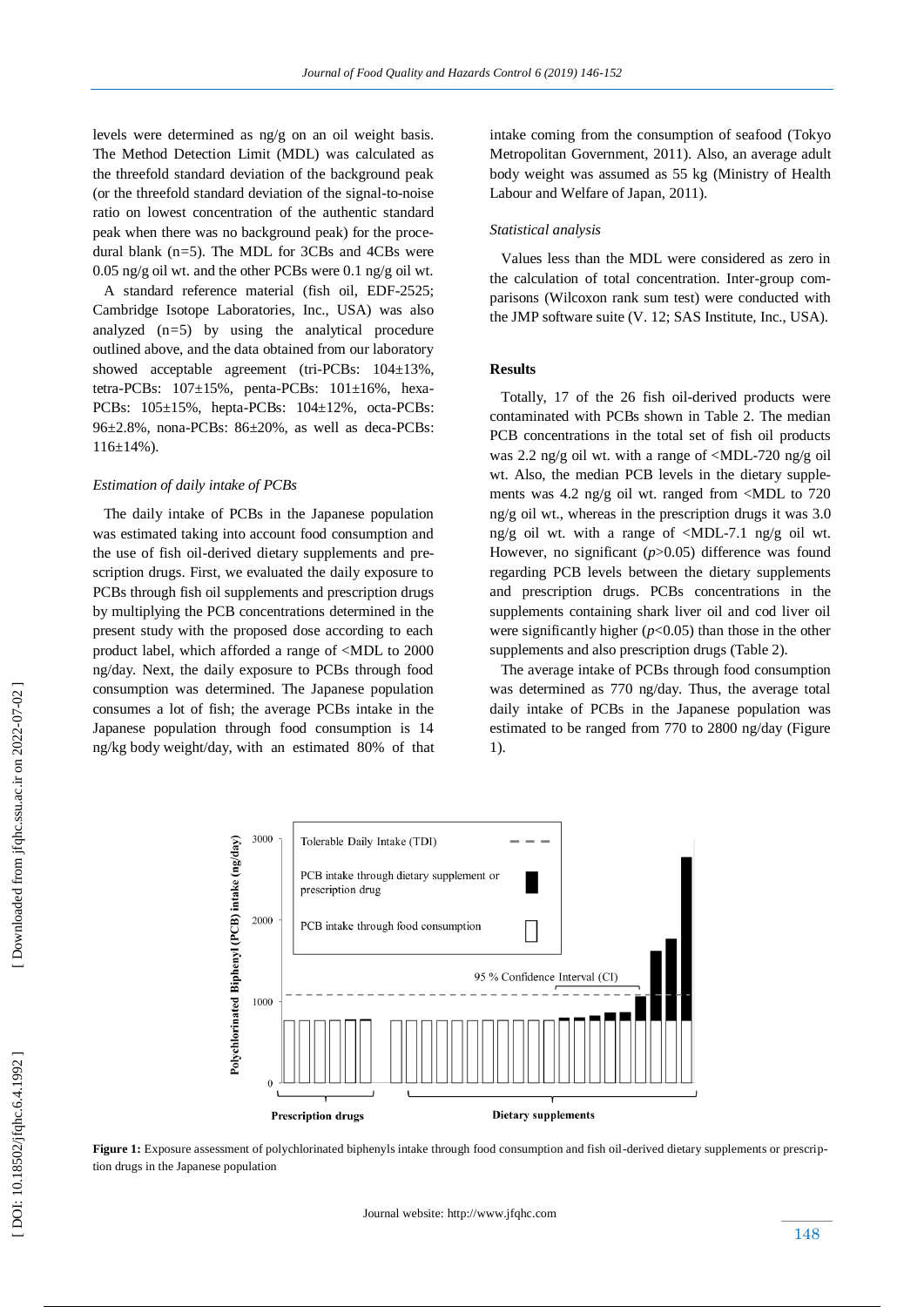| <b>Type</b>              | Ingredient      | <b>Sample ID</b> | <b>Country of origin</b> | Proposed dose(g/day)** |
|--------------------------|-----------------|------------------|--------------------------|------------------------|
| Dietary supplement       |                 |                  |                          |                        |
|                          | Shark liver oil |                  |                          |                        |
|                          |                 | SLO1             | NA                       | 1.5                    |
|                          |                 | SLO <sub>2</sub> | New Zealand              | 2.3                    |
|                          |                 | SLO <sub>3</sub> | NA                       | 1.3                    |
|                          |                 | SLO <sub>4</sub> | <b>NA</b>                | 1.3                    |
|                          |                 | SLO <sub>5</sub> | <b>NA</b>                | 2.8                    |
|                          | Cod liver oil   |                  |                          |                        |
|                          |                 | CLO <sub>1</sub> | Japan                    | 1.5                    |
|                          |                 | CLO <sub>3</sub> | Japan                    | 2.0                    |
|                          | Lamprey oil     |                  |                          |                        |
|                          |                 | LaO1             | <b>NA</b>                | 1.3                    |
|                          |                 | LaO <sub>2</sub> | <b>NA</b>                | 1.3                    |
|                          | Fish oil        |                  |                          |                        |
|                          |                 | FO <sub>5</sub>  | Norway                   | 0.5                    |
|                          |                 | FO <sub>6</sub>  | NA                       | 0.4                    |
|                          |                 | FO7              | <b>NA</b>                | 1.4                    |
|                          |                 | FO <sub>8</sub>  | NA                       | 1.7                    |
|                          |                 | FO <sub>9</sub>  | NA                       | 2.2                    |
|                          |                 | $FO10-1*$        | Japan                    | 1.7                    |
|                          |                 | FO10-2*          | Japan                    | 1.7                    |
|                          |                 | <b>FO11</b>      | NA                       | 1.9                    |
|                          |                 | FO12             | Chile                    | 2.0                    |
|                          |                 | FO13             | NA                       | 1.6                    |
|                          |                 | <b>FO14</b>      | <b>NA</b>                | 1.7                    |
| <b>Prescription drug</b> |                 |                  |                          |                        |
|                          | Fish oil        | $FO1-1*$         | <b>NA</b>                | 4.0                    |
|                          |                 | $FO1-2*$         | NA                       | 4.0                    |
|                          |                 | FO <sub>2</sub>  | Chile                    | 2.7                    |
|                          |                 | FO <sub>3</sub>  | Chile                    | 1.8                    |
|                          |                 | $FO4-1*$         | Chile                    | 3.4                    |
|                          |                 | $FO4-2*$         | Chile                    | 3.4                    |

Table 1: Characteristics of the fish oil products examined in the present study

NA: Not Available<br><sup>\*</sup> Different lot number on the same product brand

\*\* Proposed dose according to the label instruction of each product

**Table 2:** Polychlorinated biphenyls (PCBs) concentrations in the fish oil products examined in the present study

| <b>Type</b>               | Ingredient      | Sample size | $PCBs$ (ng/g oil wt.) |         |         |
|---------------------------|-----------------|-------------|-----------------------|---------|---------|
|                           |                 |             | Median                | Minimum | Maximum |
| Dietary supplement        |                 |             |                       |         |         |
|                           | Shark liver oil |             | 69                    | 23      | 720     |
|                           | Cod liver oil   |             | 350                   | 190     | 500     |
|                           | Lamprey oil     |             | 73                    | $<$ MDL | 73      |
|                           | Fish oil        | 11          | 2.2                   | $<$ MDL | 17      |
|                           | All supplement  | 20          | 4.2                   | $<$ MDL | 720     |
| <b>Prescription drugs</b> | Fish oil        | h           | 3.0                   | $<$ MDL | 7.1     |
| All samples               |                 | 26          | 2.2                   | $<$ MDL | 720     |

<MDL: less than Method Detection Limit (0.1 ng/g oil wt . )

# **Discussion**

 In the present survey, the median PCBs concentrations in the total set of fish oil products was 2.2 ng/g oil wt. with a range of <MDL-720 ng/g oil wt. In comparison, supplements (fish and shark liver oil) analyzed in a pre -

vious Japanese study had PCBs concentrations range of 16 -340 ng/g oil wt. (Akutsu et al., 2006 ). Another survey indicated that the supplements (fish and seal oil) purchased on the Canadian market in 2006 had a PCBs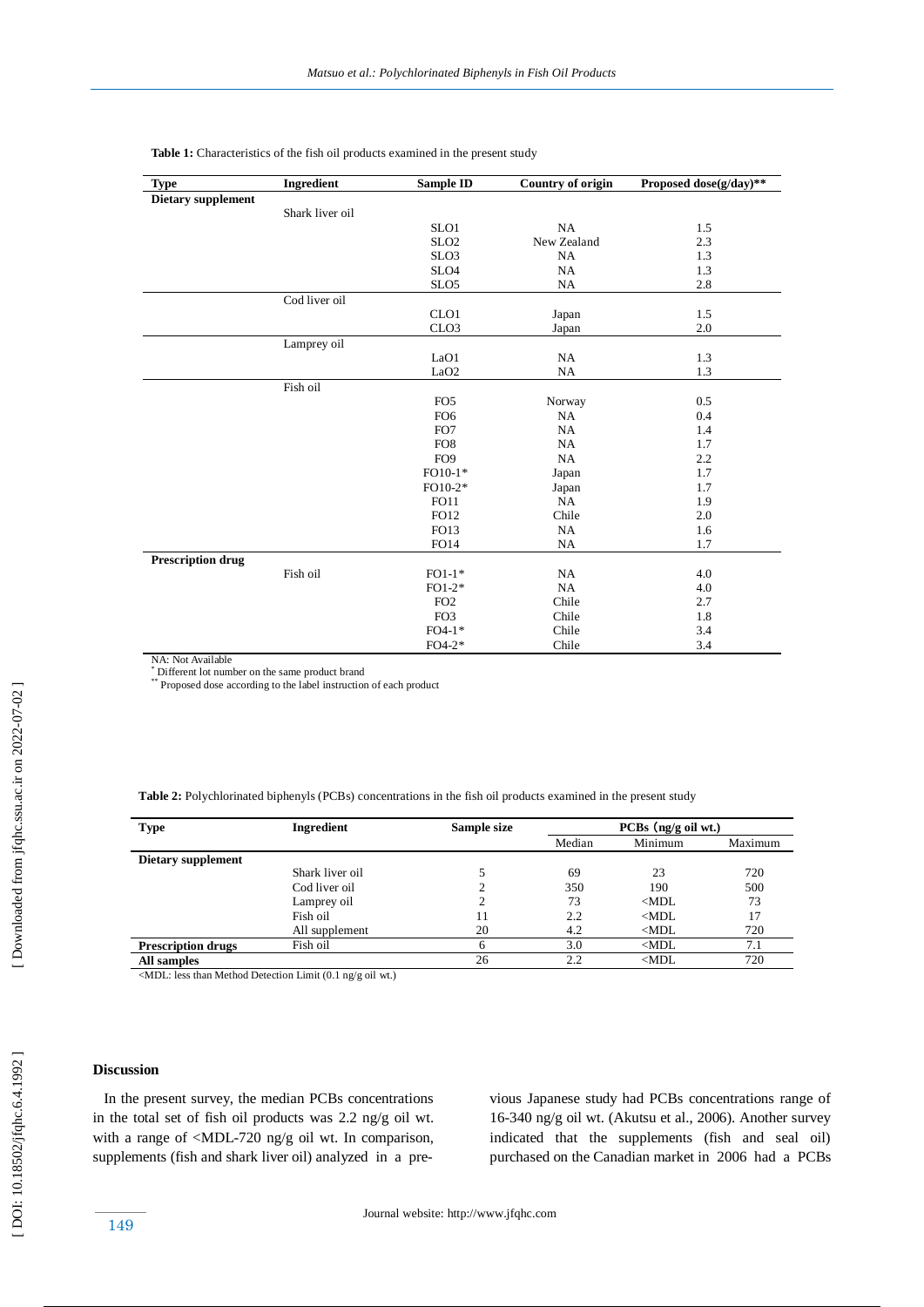concentrations range of <0.8 -790 ng/g oil wt. (Bourdon et al., 2010 ); Martí et al. (2010) found PCBs concentrations range of 0.17-120 ng/g oil wt. in supplements (fish and vegetable oil) collected from Spanish market. The range of PCBS levels in supplements (fish oil) obtained from markets of USA (Shim et al., 2003 ), Italy (Storelli et al., 2004 ), and UK (Fernandes et al., 2006 ) markets were 10 -280, 25 -200, and <MDL -270 ng/g oil wt ., respectively. This study is consistent with these previously reported values regarding dietary supplements in some other countries. However, since there are no previous reports on PCB contamination of fish oil -derived prescription drugs, a comparison could not be made.

 The examined fish oil products in this study were manufactured using various marine species as raw materials. The supplements containing shark liver oil and cod liver oil showed higher PCB levels than the other supplements and prescription drugs examined in the current investigation. Information in the literature on shark liver is limited; however, higher concentrations of PCBs in shark than various small -fish have been previously reported by Borgå et al. (2004 ). Shark, cod, and lamprey are carnivorous and occupy higher trophic levels than small fish, which likely results in a higher bioaccumulation of PCBs.

 According to the results of this research, that the concentration of PCBs in the dietary supplements was relatively higher than that in the prescription drugs, however, no significance difference was seen. This is likely due to differences in the manufacturing process used for the two types of product. The fish oil used in several brands of dietary supplements is manufactured by using a process that does not remove contaminants such as cold centrifugal extraction, mesh filtration, deoxygenation by vacuum, and deodorization using a nitrogen flow. In contrast, the prescription drugs most likely contained highly purified eicosapentaenoic acid and docosahexaenoic produced by a process that removes PCBs and other environmental pollutants such as heat separation, ethyl ether derivatization, vacuum separation, and column separation (Yazawa, 1994).

 Finally, we conducted an exposure assessment of PCBs intake in the Japanese population (Figure 1). Assuming a TDI for PCBs of 20 ng/kg body weight/day (Faroon et al., 2003 ), a 55 -kg person will have a TDI of 1100 ng/day. In this scenario, PCBs intake through food consumption (770 ng/day) accounts for 70% of the TDI, meaning that the TDI will be exceeded by the intake of an additional 240 ng/day of PCBs. As a result of this assessment, PCBs intake through prescription drugs with food consumption was much lower than those of TDI. Despite PCBs intake of some fish oil supplements (shark and cod liver oils) with food consumption exceeded of TDI, those values were outlier of the 95% Confidence Interval (CI) among supplements (Figure 1). These findings suggest that the risk associated with fish oil -derived products is negligible for Japanese adults. In compassion, TDI values estimated in this survey was similar to those reported in Canada (Bourdon et al., 2010), UK (Fernandes et al., 2006), USA (Shim et al., 2003), and Italy (Storelli et al., 2004 ). However, it is assumed that many pregnant and nursing women in Japan often use dietary supplements. Therefore, fetuses and infants may be exposed to high levels of PCBs which can be transferred from mother to fetus and infant through the placenta and maternal breast milk (Aylward et al., 2014 ).

#### **Conclusion**

 PCBs intakes through fish oil -derived dietary supplements and prescription drugs in the Japanese adults were much lower than TDI. However, since fetuses and infants are especially vulnerable to PCBs, the present data suggest that the Japanese pregnant and nursing women should avoid excessive consumption of fish oil -derived dietary supplements.

## **Author contributions**

 Y.M., K.N., I.S., K.A., and D.U. designed the study and wrote the manuscript; K.A., N.T., M.I., T.H., and N.R. conducted the experimental work and analyzed the data. All authors read and approved the final manuscript.

#### **Conflicts of interest**

There is no conflict of interest.

#### **Acknowledgements**

 This study was financially supported by the Environment Research and Technology Development Fund (SII- 3-2) of the Ministry of the Environment of Japan and the Japan Society for the Promotion of Science (KAKENHI grant numbers 15K11954 and 17H02189). The authors are especially grateful to Sana Tamaki for her technical support.

#### **Reference s**

- Akutsu K., Tanaka Y., Hayakawa K. (2006). Occurrence of polybrominated diphenyl ethers and polychlorinated biphenyls in shark liver oil supplements. *Food Additives and Contaminants.* 23: -1329. [DOI: 10.1080/ 02652030600892966]
- Al -Ghannami S.S., Al -Adawi S., Ghebremeskel K., Hussein I.S., Min Y., Jeyaseelan L., Al -Shammakhi S.M., Mabry R.M., Al - Oufi H.S. (2019). Randomized open-label trial of docosahexaenoic acid -enriched fish oil and fish meal on cognitive and behavioral functioning in Omani children. *Nutrition.* 57: 167 -172. [DOI: 10.1016/j.nut.2018.04.008]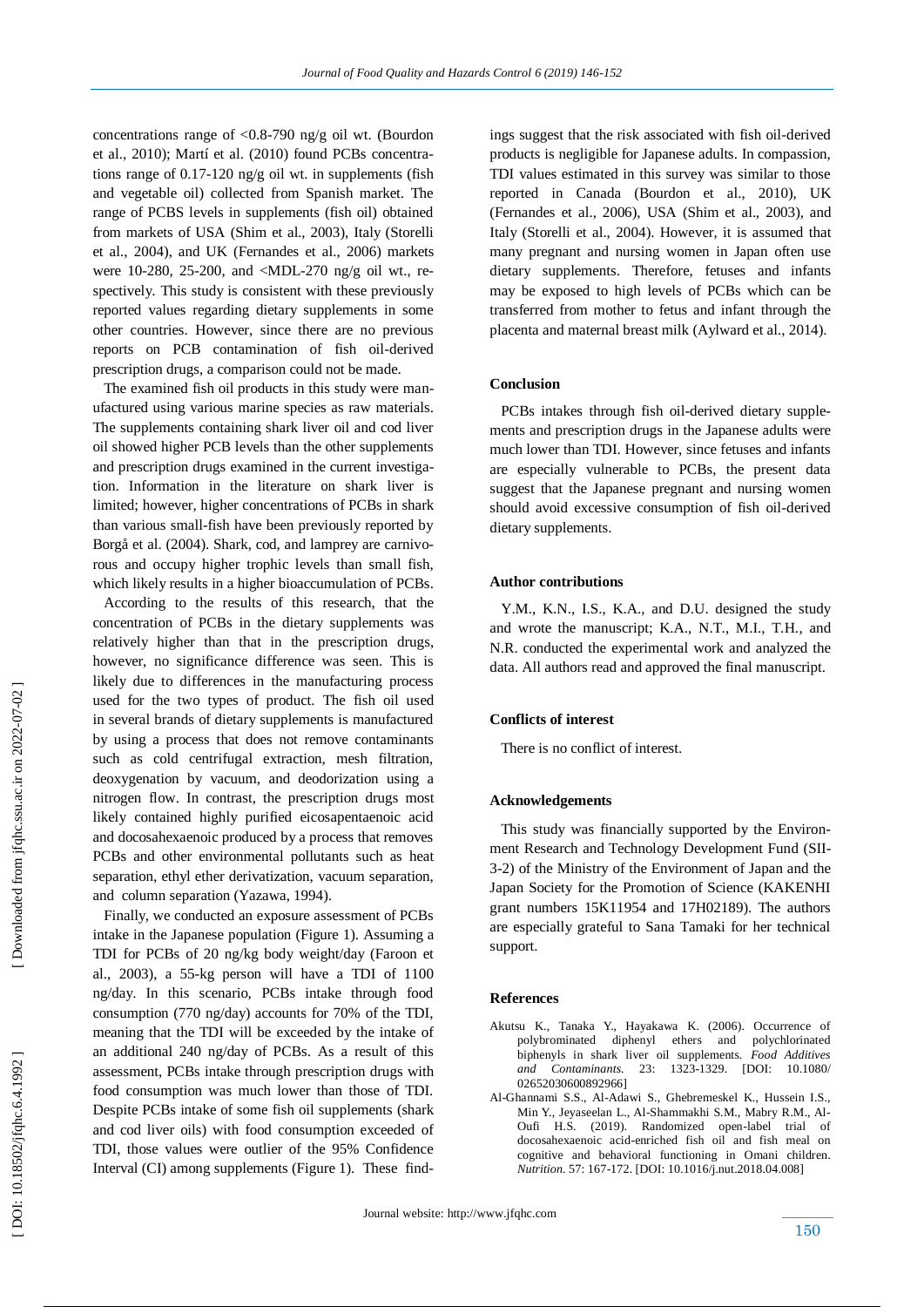- Aylward L.L., Hays S.M., Kirman C.R., Marchitti S.A., Kenneke J.F., English C., Mattison D.R., Becker R.A. (2014). Relationships of chemical concentrations in maternal and cord blood: a review of available data. *Journal of Toxicology and Environmental Health -Part B: Critical Reviews.* 17: 175 -203. [DOI: 10.1080/10937404.2014.884956]
- Borgå K., Fisk A.T., Hoekstra P.F., Muir D.C.G. (2004). Biological and chemical factors of importance in the bioaccumulation and trophic transfer of persistent organochlorine contaminants in arctic marine food webs. *Environmental Toxicology and Chemistry.* 23: 2367 -2385. [DOI: 10.1897/03 -518]
- Bourdon J.A., Bazinet T.M., Arnason T.T., Kimpe L.E., Blais J.M., White P.A. (2010). Polychlorinated biphenyls (PCBs) contamination and aryl hydrocarbon receptor (AhR) agonist activity of Omega -3 polyunsaturated fatty acid supplements: implications for daily intake of dioxins and PCBs. *Food and Chemical Toxicology.* 48: 3093 -3097. [DOI: 10.1016/j.fct. 2010.07.051]
- Breslow J.L. (2006). n -3 Fatty acids and cardiovascular disease. *The American Journal of Clinical Nutrition.* 83: 1477S -1482S. [DOI: 10.1093/ajcn/83.6.1477S]
- Dwyer J.T., Coates P.M., Smith M.J. (2018). Dietary supplements: regulatory challenges and research resources. *Nutrients*. 10: 41. [DOI: 10.3390/nu10010041]
- Dwyer J., Nahin R.L., Rogers G.T., Barnes P.M., Jacques P.M., Sempos C.T., Bailey R. (2013). Prevalence and predictors of children's dietary supplement use: the 2007 National Health Interview Survey. *The American Journal of Clinical Nutrition.* 97: 1331 -1337. [DOI: 10.3945/ajcn.112.052373]
- Faroon O.M., Keith S.L ., De Rosa C., Christopher T., World Health Organization et al. (2003). Polychlorinated biphenyls: human health aspects. World Health Organization. Concise International Chemical Assessment Document 55. Geneva, Swizerland. URL: https://apps.who.int/iris/handle/10665/ 42640. Accessed 1 May 2019.
- Fernandes A.R., Rose M., White S., Mortimer D.N., Gem M. (2006). Dioxins and polychlorinated biphenyls (PCBs) in fish oil dietary supplements: occurrence and human exposure in the UK. *Food Additives and Contaminants.* 23: 939 -947. [DOI: 10.1080/02652030600660827]
- Godwin M., Crellin J., Mathews M., Chowdhury N.L., Newhook L.A., Pike A., McCrate F., Law R. (2013). Use of natural health products in children: survey of parents in waiting rooms. *Canadian Family Physician.* 59: 364 -371.
- Green N.W., Knutzen J. (2003). Organohalogens and metals in marine fish and mussels and some relationships to biological variables at reference localities in Norway. *Marine Pollution*  Bulletin. 46: 362-374. [DOI: 10.1016/S0025-326X(02)00515-5]
- Greger J.L. (2001). Dietary supplement use: consumer characteristics and interests. *The Journal of Nutrition.* 131: 1339S -1343S. [DOI: 10.1093/jn/131.4.1339S]
- Haque R., Inaoka T., Fujimura M., Ahmad A.S., Ueno D. (2017). Intake of DDT and its metabolites through food items among reproductive age women in Bangladesh. *Chemosphere.* 189: 744 -751. [DOI: 10.1016/j.chemosphere.2017.09.041]
- Huybrechts I., Maes L., Vereecken C., De Keyzer W., De Bacquer D., De Backer G., De Henauw S. (2010). High dietary supplement intakes among Flemish preschoolers. *Appetite.* 54: 340 -345. [DOI: 10.1016/j.appet.2009.12.012]
- Jacobs M.N., Covaci A., Gheorghe A., Schepens P. (2004). Time trend investigation of PCBs, PBDEs, and organochlorine pesticides in selected n -3 polyunsaturated fatty acid rich dietary fish oil and vegetable oil supplements; nutritional relevance for human essential n -3 fatty acid requirements. *Journal of Agricultural and Food Chemistry*. 52: 1780 -1788. [DOI: 10.1021/jf035310q]
- Jacobson J.L., Jacobson S.W., Humphrey H.E.B. (1990). Effects of in utero exposure to polychlorinated biphenyls and related contaminants on cognitive functioning in young children. *The Journal of Pediatrics.* 116: 38 -45. [DOI: 10.1016/S0022 - 3476(05)81642 -7]
- Kuratko C.N., Barrett E.C., Nelson E.B., Salem Jr N. (2013). The

relationship of docosahexaenoic acid (DHA) with learning and behavior in healthy children: a review. *Nutrients.* 5: 2777 - 2810. [DOI: 10.3390/nu5072777]

- Martí M., Ortiz X., Gasser M., Martí R., Montaña M.J., Díaz Ferrero J. (2010). Persistent organic pollutants (PCDD/Fs, dioxin -like PCBs, marker PCBs, and PBDEs) in health supplements on the Spanish market. *Chemosphere*. 78: 1256 - 1262. [DOI: 10.1016/j.chemosphere.2009.12.038]
- Mason P. (2000). Fish oils -an update. *The Pharmaceutical Journal.* 265: 720 -724.
- Ministry of Health Labour and Welfare of Japan. (2011). The national health and nutrition survey Japan [in Japanese]. URL: https://www.mhlw.go.jp/bunya/kenkou/eiyou/h23 houkoku.html. Accessed 1 May 2019.
- Mori T.A., Woodman R.J. (2006). The independent effects of eicosapentaenoic acid and docosahexaenoic acid on cardiovascular risk factors in humans. *Current Opinion in Clinical Nutrition and Metabolic Care.* 9: 95 -104. [DOI: 10.1097/01.mco.0000214566.67439.58]
- Mozaffarian D., Wu J.H.Y. (2011). Omega -3 fatty acids and cardiovascular disease: effects on risk factors, molecular pathways, and clinical events. *Journal of the American College of Cardiology.* 58: 2047 - 2067. [DOI: 10.1016/j.jacc. 2011.06.063]
- Nakai K., Suzuki K., Oka T., Murata K., Sakamoto M., Okamura K., Hosokawa T., Sakai T., Nakamura T., Saito Y., Kurokawa N., Kameo S., Satoh H. (2004). The Tohoku study of child development: a cohort study of effects of perinatal exposures to methylmercury and environmentally persistent organic pollutants on neurobehavioral development in Japanese children. *The Tohoku Journal of Experimental Medicine.* 202: 227 -237. [DOI: 10.1620/tjem.202.227]
- Neugebauer J., Wittsiepe J., Kasper -Sonnenberg M., Schöneck N., Schölmerich A., Wilhelm M. (2015). The influence of low level pre -and perinatal exposure to PCDD/Fs, PCBs, and lead on attention performance and attention -related behavior among German school -aged children: results from the Duisburg birth cohort study. *International Journal of Hygiene and Environmental Health.* 218: 153 -162. [DOI: 10.1016/j. ijheh.2014.09.0051
- Parera J., Ábalos M., Santos F.J., Galceran M.T., Abad E. (2013). Polychlorinated dibenzo-p-dioxins, dibenzofurans, biphenyls, paraffins and polybrominated diphenyl ethers in marine fish species from Ebro River Delta (Spain). *Chemosphere*. 93: 499 - 505. [DOI: 10.1016/j.chemosphere.2013.06.022]
- Raine A., Portnoy J., Liu J., Mahoomed T., Hibbeln J.R. (2015). Reduction in behavior problems with omega-3 supplementation in children aged 8 -16 years: a randomized, double -blind, placebo -controlled, stratified, parallel -group trial. *The Journal of Child Psychology and Psychiatry.* 56: 509 -520. [DOI: 10.1111/jcpp.12314]
- Schmitz P.G., Antony K.A. (2002). ω-3 fatty acids in ESRD: should patients with ESRD eat more fish? *Nephrology Dialysis Transplantation*. 17: 11 -14. [DOI: 10.1093/ndt/17.1.11]
- Shim S.M., Santerre C.R., Burgess J.R., Deardorff D.C. (2003). Omega -3 fatty acids and total polychlorinated biphenyls in 26 dietary supplements. *Journal of Food Science.* 68: 2436 -2440. [DOI: 10.1111/j.1365-2621.2003.tb07042.x]
- Stanton C., Gardiner G., Meehan H., Collins K., Fitzgerald G., Lynch P.B., Ross R.P. (2001). Market potential for probiotics. *The American Journal of Clinical Nutrition*. 73: 476S -483S. [DOI: 10.1093/ajcn/73.2.476s]
- Stewart P., Reihman J., Lonky E., Darvill T., Pagano J. (2000). Prenatal PCB exposure and neonatal behavioral assessment scale (NBAS) performance. *Neurotoxicology and Teratology.* 22: 21 -29. [DOI: 10.1016/S0892 -0362(99)00056 -2]
- Stewart P.W., Sargent D.M., Reihman J., Gump B.B., Lonky E., Darvill T., Hicks H., Pagano J. (2006). Response inhibition during differential reinforcement of low rates (DRL) schedules may be sensitive to low -level polychlorinated biphenyl, methylmercury, and lead exposure in children. *Environmental Health Perspectives.* 114: 1923 -1929. [DOI: 10.1289/ehp.9216]

DOI: 10.18502/jfqhc.6.4.1992